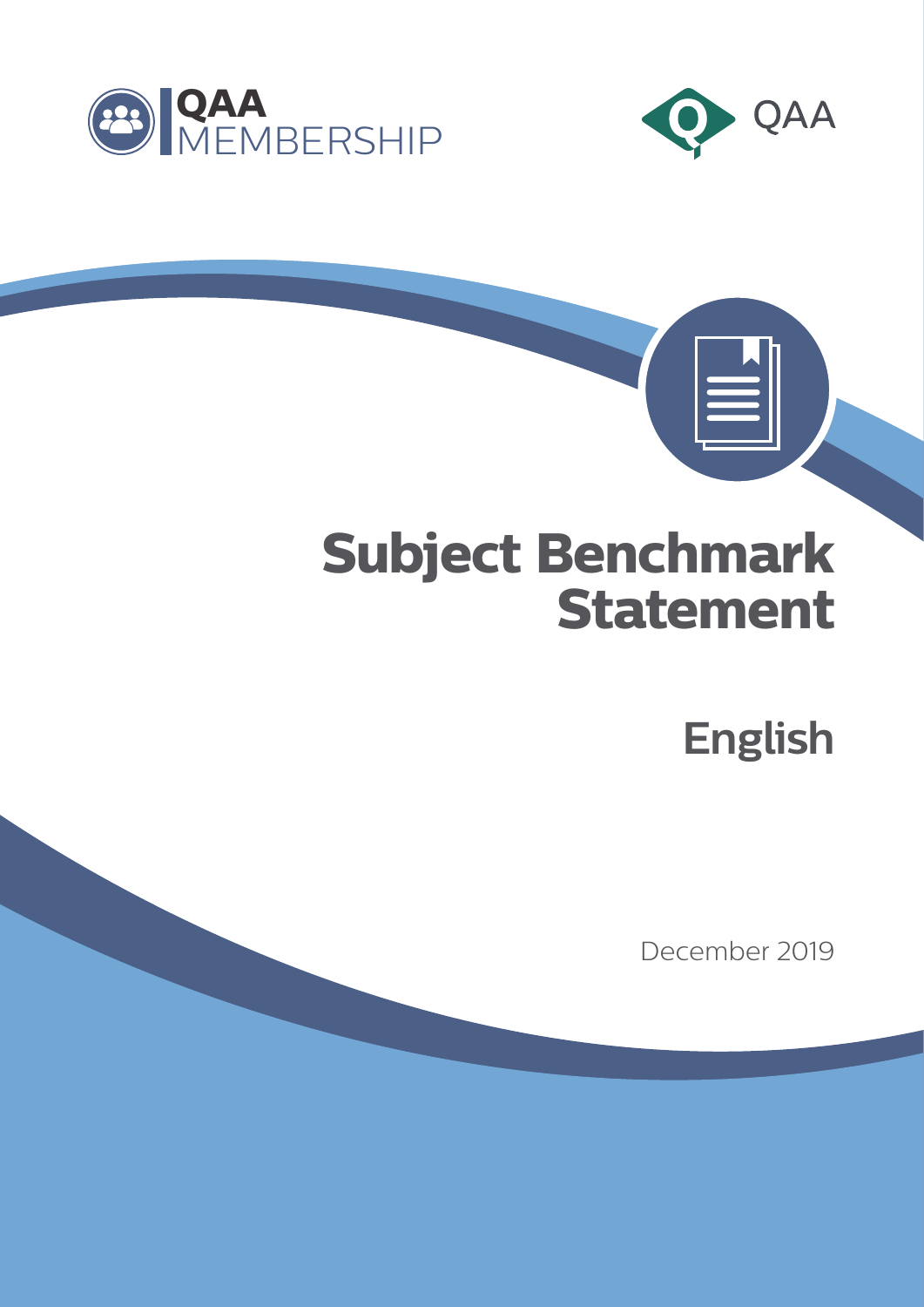# **Contents**

| 1                                                                  |  |  |
|--------------------------------------------------------------------|--|--|
| 2 <sup>7</sup>                                                     |  |  |
| 3 <sup>1</sup>                                                     |  |  |
| $\overline{4}$                                                     |  |  |
| 5                                                                  |  |  |
| Appendix: Membership of the benchmarking and review groups for the |  |  |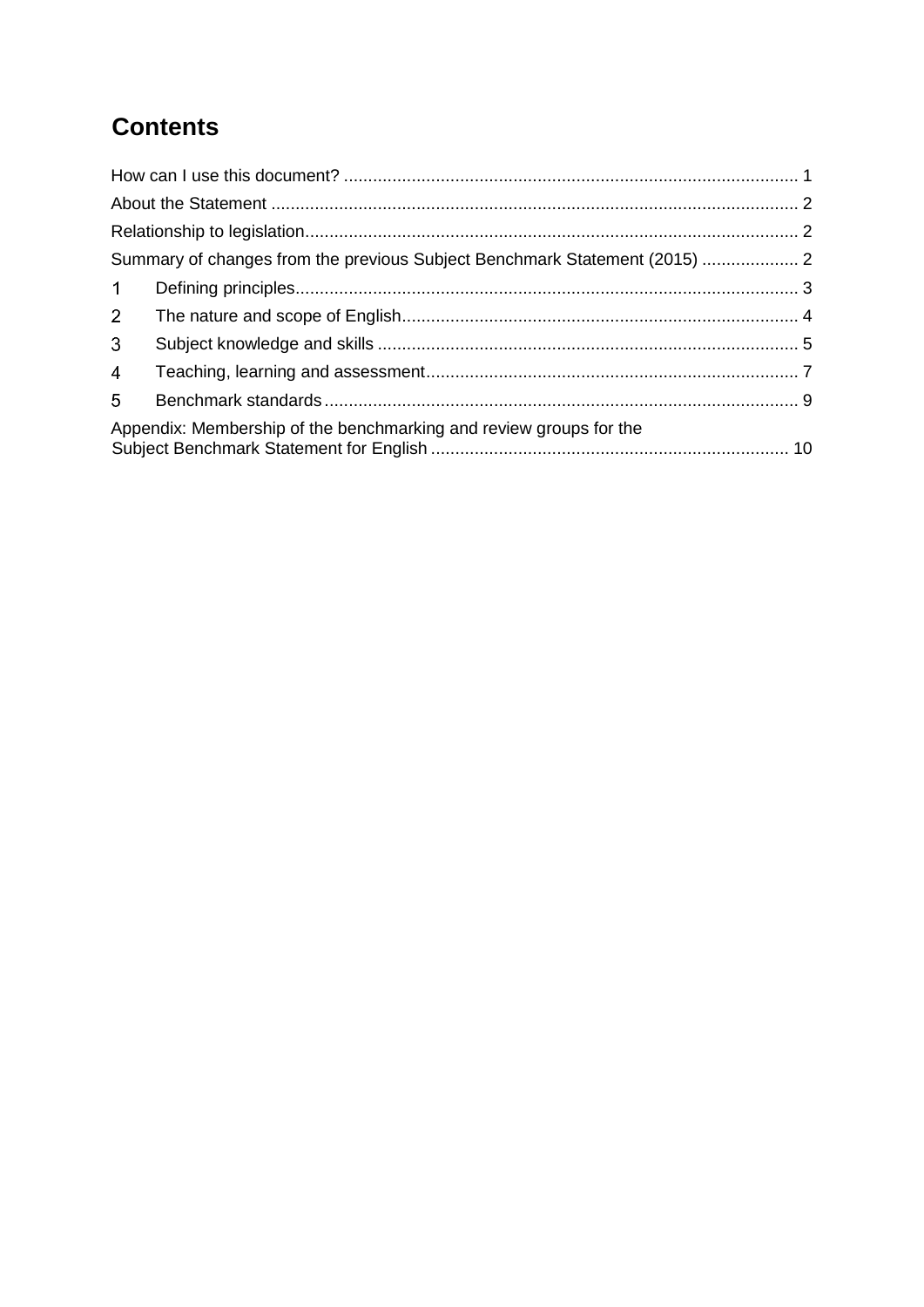# <span id="page-2-0"></span>**How can I use this document?**

This is the Subject Benchmark Statement for English. It defines the academic standards that can be expected of a graduate, in terms of what they might know, do and understand at the end of their studies, and describe the nature of the subject.

The [UK Quality Code for Higher Education](https://www.qaa.ac.uk/quality-code) (Quality Code) sets out the Expectations and Core practices that all providers of UK higher education are required to meet. Providers in Scotland, Wales and Northern Ireland must also meet the Common practices in the Quality Code.

The Quality Assurance Agency for UK Higher Education (QAA) has also published a set of [Advice and Guidance,](https://www.qaa.ac.uk/quality-code/advice-and-guidance) divided into 12 themes, and a number of other resources that support the mandatory part of the Quality Code. Subject Benchmark Statements sit alongside these resources to help providers develop courses and refine curricula but are not part of the regulated requirements for higher education providers in the UK.

This Statement is intended to support you if you are:

- involved in the design, delivery and review of courses of study in English or related subjects
- a prospective student thinking about studying this subject, or a current student of the subject, to find out what may be involved
- an employer, to find out about the knowledge and skills generally expected of a graduate in this subject.

Subject Benchmark Statements provide general guidance for articulating the learning outcomes associated with the course but are not intended to represent a national curriculum in a subject or to prescribe set approaches to teaching, learning or assessment. Instead, they allow for flexibility and innovation in course design within a framework agreed by the subject community.

It may be helpful to refer to the relevant Advice and Guidance when using this Statement.

Explanations of unfamiliar terms used in this Subject Benchmark Statement can be found in QAA's [Glossary.](http://www.qaa.ac.uk/glossary)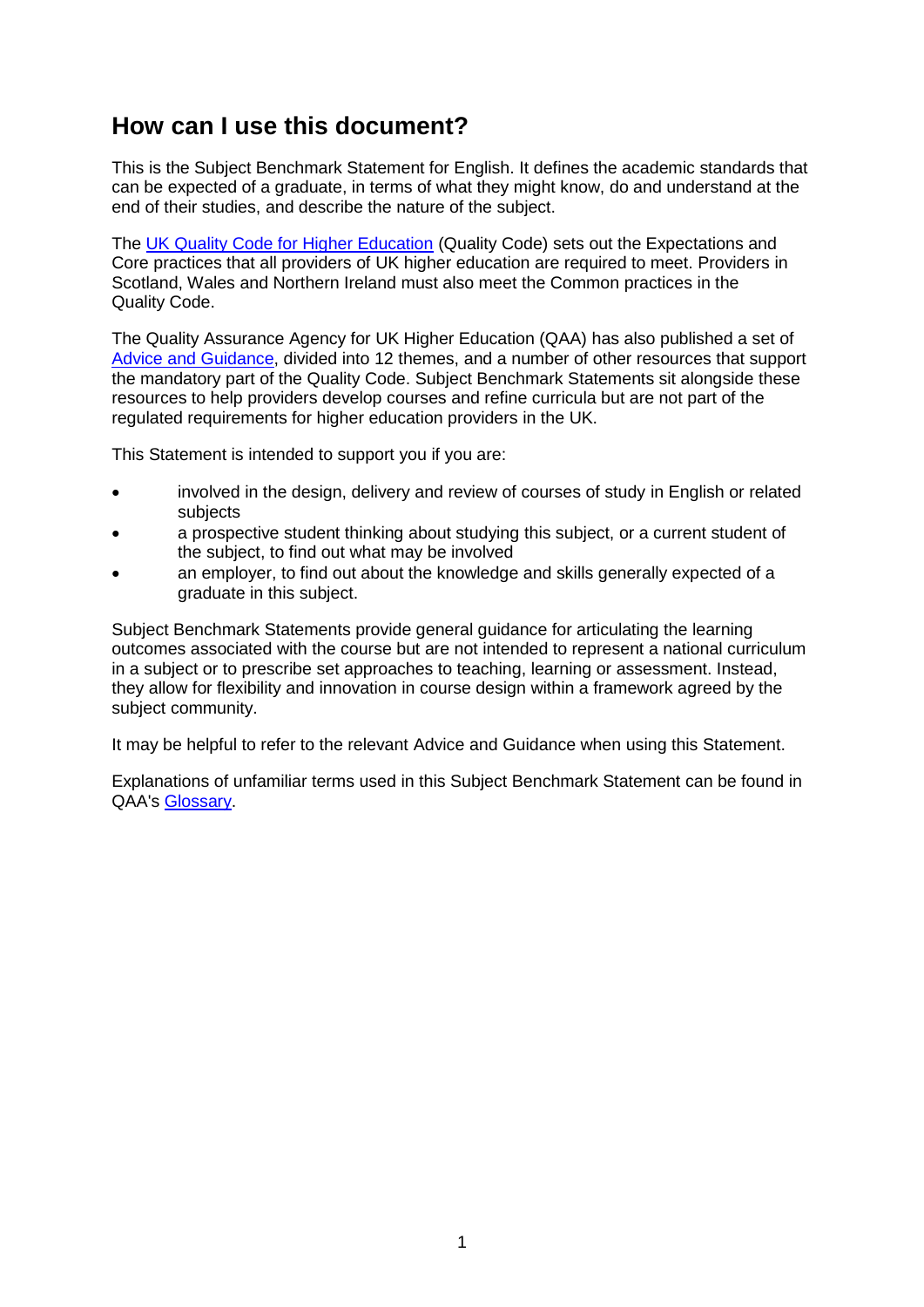# <span id="page-3-0"></span>**About the Statement**

This Subject Benchmark Statement refers to bachelor's degrees with honours in English.<sup>1</sup>

It has been produced by a group of subject specialists drawn from, and acting on behalf of, the subject community. The process is facilitated by QAA, as is the full consultation with the wider academic community and stakeholder groups each Statement goes through.

In order to ensure the continuing currency of Subject Benchmark Statements, QAA initiates regular reviews of their content, five years after first publication, and every seven years subsequently, or in response to significant changes in the discipline.

# <span id="page-3-1"></span>**Relationship to legislation**

Higher education providers are responsible for meeting the requirements of legislation and any other regulatory requirements placed upon them, for example by funding bodies. This Statement does not interpret legislation, nor does it incorporate statutory or regulatory requirements. The responsibility for academic standards remains with the higher education provider who awards the degree.

Higher education providers may need to consider other reference points in addition to this Statement in designing, delivering and reviewing courses. These may include requirements set out by professional, statutory and regulatory bodies (PSRBs) and industry or employer expectations.

Sources of information about other requirements and examples of guidance and good practice are signposted within the Subject Benchmark Statement where appropriate. Individual higher education providers will decide how they use this information.

# <span id="page-3-2"></span>**Summary of changes from the previous Subject Benchmark Statement (2015)**

This version of the Statement forms its fourth edition, following initial publication of the Subject Benchmark Statement in 2000 and review and revision in 2007 and 2015.

This latest version of the Statement is the consequence of the revision to the [UK Quality](http://www.qaa.ac.uk/quality-code)  [Code for Higher Education](http://www.qaa.ac.uk/quality-code) which was published in 2018. It has been revised to update references to the Quality Code and other minor changes within the sector. Changes have been made by QAA and confirmed by the Chair of the most recent review group.

There have been no revisions to the subject-specific content of the Statement.

 $\overline{a}$ <sup>1</sup> Bachelor's degrees are at level 6 in *The Framework for Higher Education Qualifications in England, Wales and Northern Ireland* and level 10 in *The Framework for Qualifications of Higher Education Institutions in Scotland*, as published i[n The Frameworks for Higher Education Qualifications of UK Degree-Awarding Bodies](https://www.qaa.ac.uk/quality-code/qualifications-and-credit-frameworks)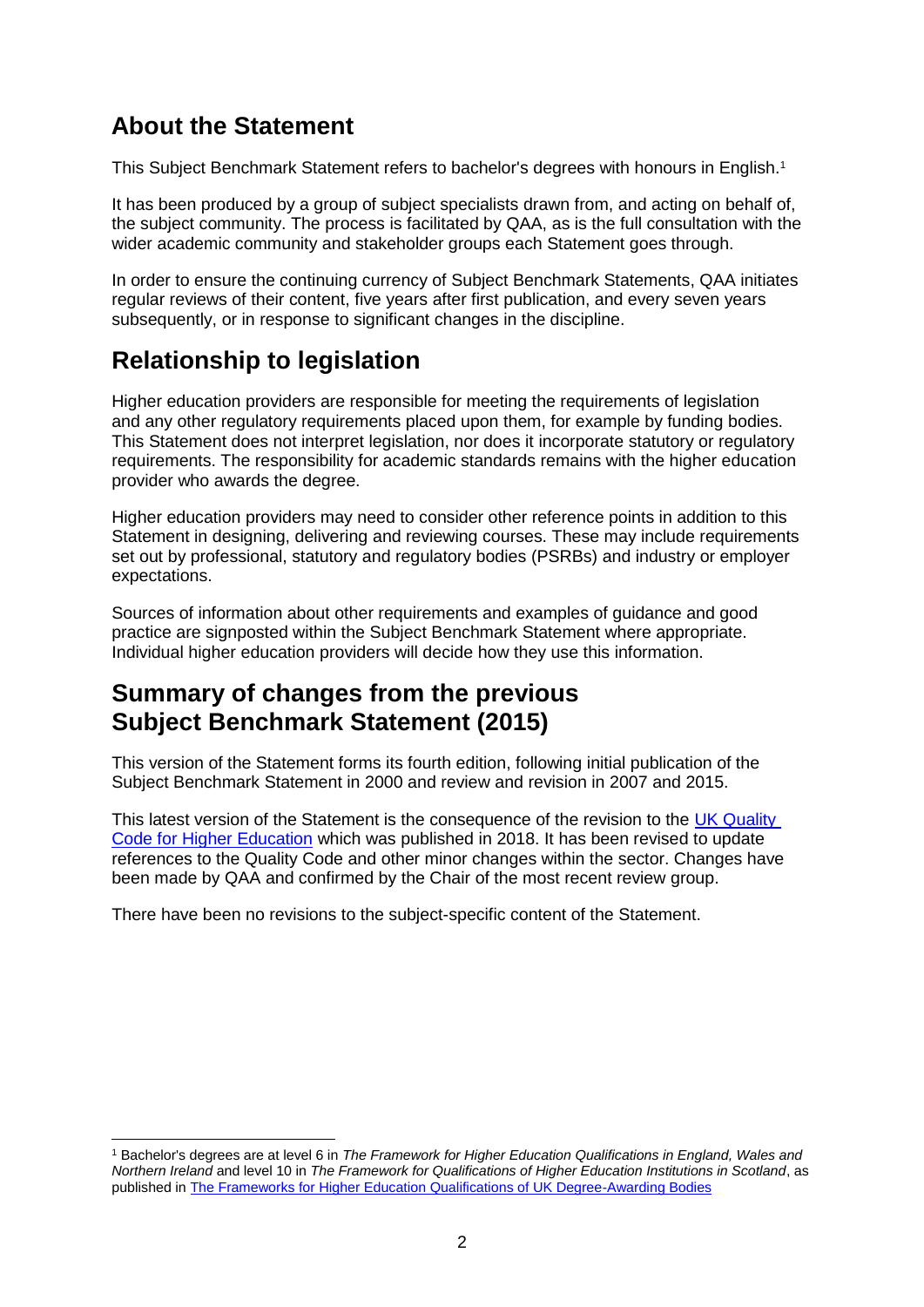#### <span id="page-4-0"></span> $\mathbf 1$ **Defining principles**

1.1 English is a core academic subject encompassing study of the structure, history and usage of the English language, critical analysis of literature written in English, and the practice of creative writing. Students of English engage with multiple forms of communication, study past and present cultures, and use language and literature to reflect critically and imaginatively on their own learning and thinking. English is relevant to contemporary society as its focus on the production, interpretation and negotiation of meaning develops the capacity to understand the world from a variety of perspectives.

1.2 The subject makes a vital contribution to national cultural life through reading groups, theatre performances, screen adaptations, fiction and poetry readings, literary festivals, heritage events, and other forms of public engagement. English attracts international interest in the UK's cultural heritage and creative industries, stimulating tourism and other economic activity. The status of English as a global language adds significance to the study of both English language and literature written in English, offering opportunities for international exchanges in learning and teaching. The geographical, historical and social varieties of written and spoken English, and the range of world literatures written in or translated into English, enrich the subject and its study.

1.3 English is a broad subject comprising three complementary strands, studied separately or in combination: English literature, English language and creative writing. English literature involves the interpretation and analysis of literary texts and study of the history and theory of literature. English language involves the study of spoken, written and multimodal communication, their historical development, and their distinctive levels of analysis: phonology, grammar and lexis. Creative writing involves the practice of writing, the study of the literary and cultural contexts of writing, and the exploration of the relationships that writing generates between writer, publisher, text and audience.

- 1.4 The broad aims of an English degree are to:
- inspire enthusiasm for the subject and an appreciation of its past and continuing social, cultural, political and economic importance
- provide an intellectually stimulating experience of learning and studying
- promote the understanding of verbal creativity and aesthetic features of literary and non-literary texts
- help students to recognise and utilise the expressive resources of language
- encourage students to reflect critically upon the acts of reading and writing and on the history of textual production and reception
- foster wide and varied reading through a broad and diverse curriculum
- provide a basis for further study in English or related subjects and for the teaching of English at all levels
- develop a range of subject-specific and generic skills of value in graduate employment, including high-order critical, analytic and research skills, and advanced competence in oral and written communication.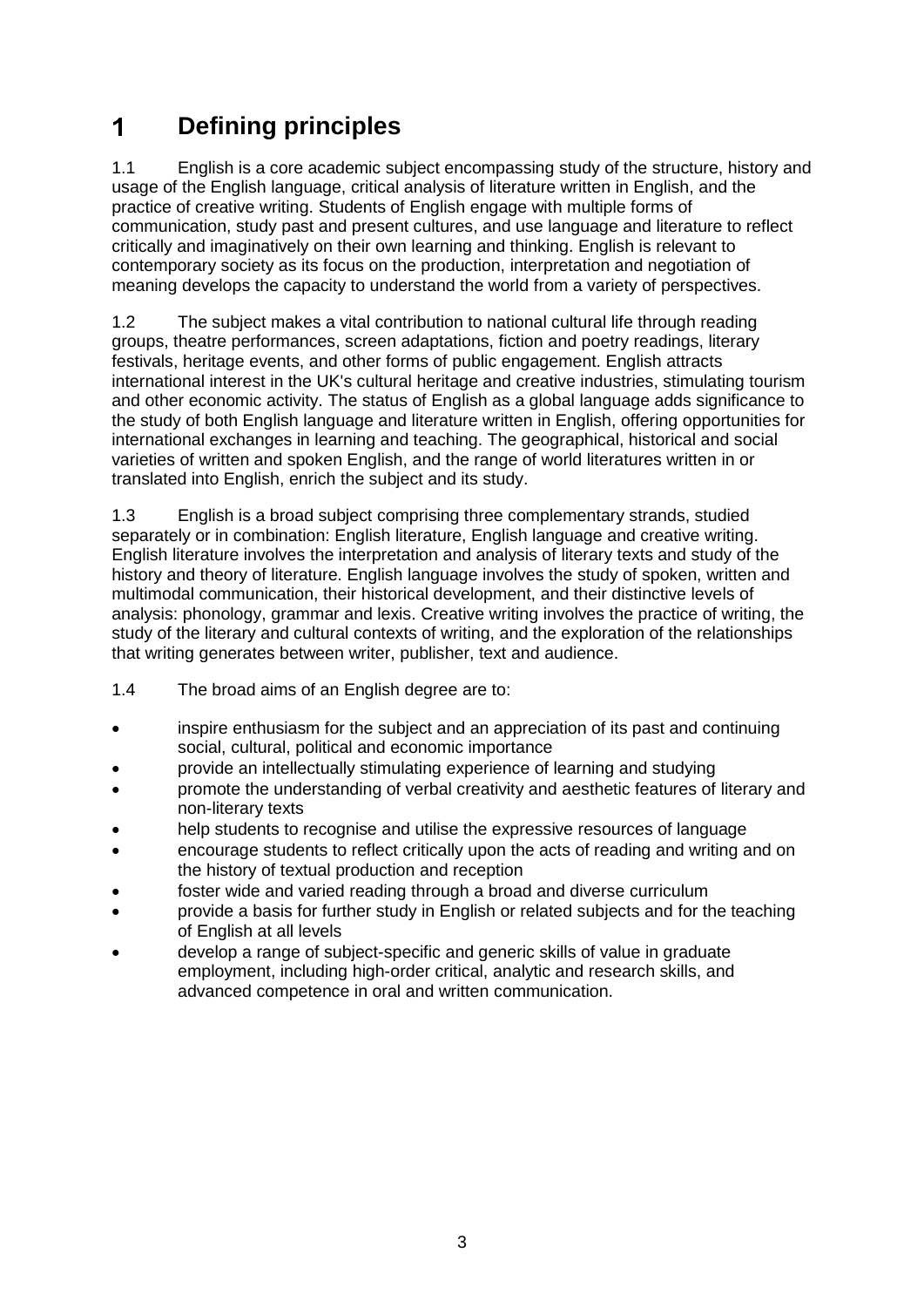#### <span id="page-5-0"></span> $2<sup>1</sup>$ **The nature and scope of English**

2.1 What characterises English as a subject is critical attention to the spoken and written word, to the relationship between thought and expression, and to the variety of social and cultural forms and contexts in which textual production, interpretation and communication occur. English courses take many forms. Some courses offer a balance of English literature, language and creative writing; others concentrate on one or two of these areas. The intellectual range and diversity of approaches in English open it up to the knowledge and practices of other subjects. As a result, English is often studied as part of joint honours or combined degree courses.

2.2 The study of English literature involves close reading and the interpretation and analysis of prose, poetry, drama and other types of imaginative writing in, or translated into, English from across the world. English degrees can also include literature studied in other languages. Students learn to identify the stylistic, formal and rhetorical properties of texts, and explain how these contribute to meaning. They learn how literary language, modes and genres change over time and place. They study the interconnections between texts, the relationship between literature and other forms of expression, and the impact both of works of literature and of modes of literary analysis. They also examine the processes of composition and production, histories of reception, and forms of dissemination, including manuscript, print, digital and performance.

2.3 The study of English language addresses all types and varieties of English, including national, regional, social, historical and contemporary forms. Students investigate the structure, function and use of varieties of English, and the influence of historical, social, geographical, cultural, political, stylistic and other contextual factors. Descriptive, critical and theoretical approaches to language are explored alongside key subdisciplinary areas such as pragmatics, discourse analysis, language history, dialectology, sociolinguistics, phonetics, semantics, and corpus-based, forensic or cognitive approaches. Students undertake qualitative and quantitative analysis of a wide range of texts, from everyday casual spoken communication to highly stylised formal and/or literary written discourse.

2.4 Creative writing helps students understand existing works of literature and explore their own creativity. Students learn to recognise the complex interactive relationship between writer, publisher, text and audience. Creative writing emphasises the importance of the drafting process, the discipline of learning to write to specific briefs, and the benefits of working collaboratively. The greater the emphasis on creative writing in a course, the more the focus is likely to be upon the development of the students' own writing, but the original works produced by students are generally informed by wide and critical reading of existing literature. Creative writing can include poetry, fiction, drama and creative non-fiction but is not restricted by genre, format or style of writing.

2.5 English has contributed significantly to related subjects such as film, drama and area studies. It has also helped to pioneer the development of interdisciplinary modes of study which continue to reshape the contours of English: these include, among others, book history, history of rhetoric, critical and cultural theory, digital humanities, disability studies, medieval studies, postcolonial studies, translation studies, medical and environmental humanities, cognitive poetics, women's studies, and gender and queer studies.

2.6 English plays a significant role in promoting lifelong learning. It has a strong appeal among mature students in mainstream higher education, and is widely taught in summer schools, in continuing education and in widening access courses.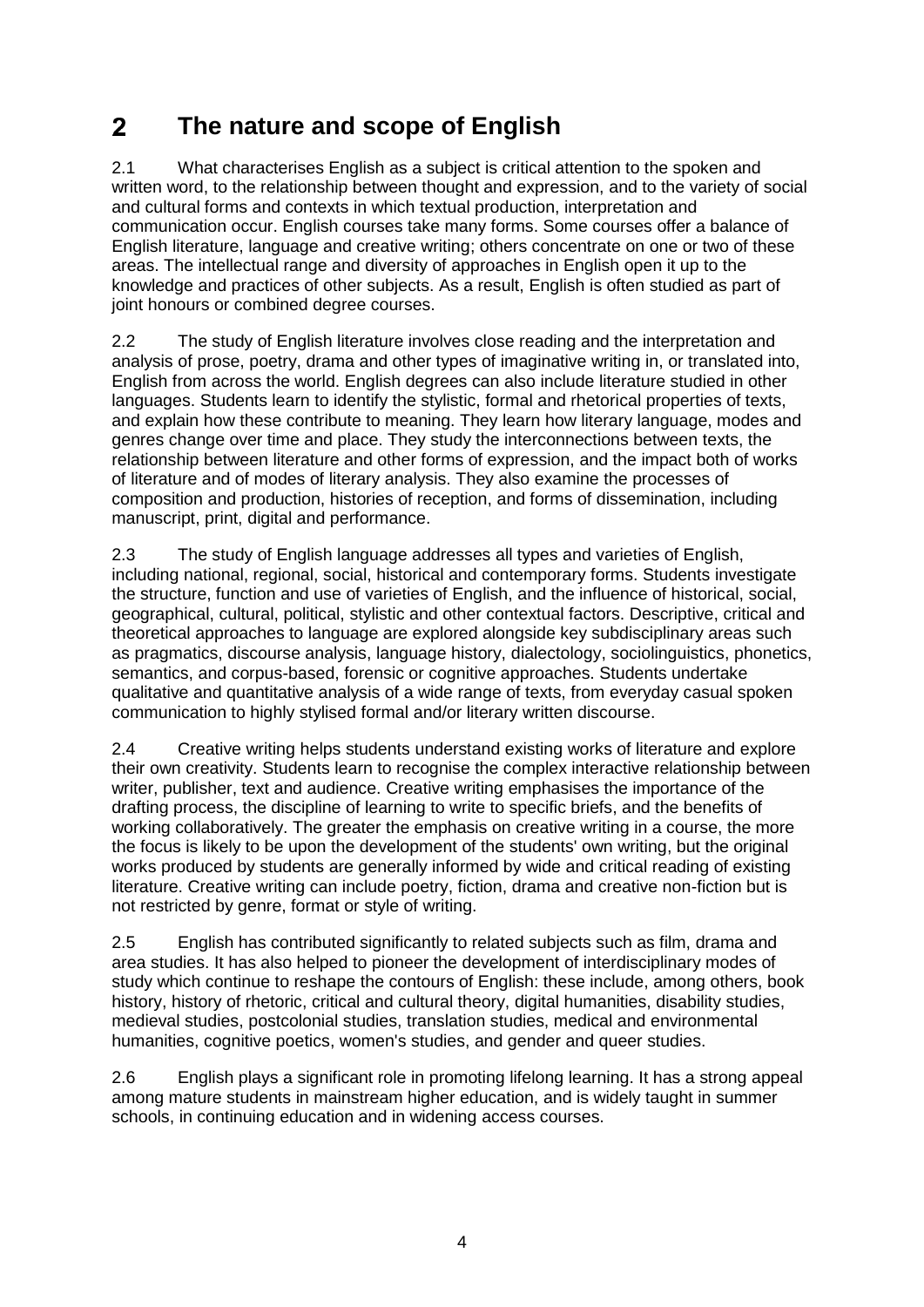#### <span id="page-6-0"></span> $\mathbf{3}$ **Subject knowledge and skills**

# **Subject knowledge**

- 3.1 Graduates who have studied English know about a range of the following:
- literature and/or language from different periods. For single honours literature students this includes knowledge of writing from periods before 1800 and the range of principal literary genres across prose, poetry and drama
- the breadth of literatures in English
- regional and global varieties of the English language
- the history, structure, levels and discourse functions of the English language
- how culture, language, technology and economics affect how, where and by whom texts are produced and received
- the role of readers in shaping texts
- the relationships between different genres and different media
- critical, theoretical, linguistic and stylistic concepts and terminology.

# **Skills specific to English**

- 3.2 Graduates who have studied English are able to:
- read closely and critically
- analyse texts and discourses, and respond to the affective power of language, using appropriate approaches and terminology
- develop independent and imaginative interpretations of literary, critical, linguistic or creative material
- articulate a critical understanding of complex texts and ideas (and of their historical relations where appropriate)
- write clearly, accurately and effectively
- apply scholarly bibliographic skills appropriate to the subject.

## **Generic and graduate skills**

3.3 Graduates who have studied English are effective researchers, good communicators and active learners. They contribute to society and are highly sought after by employers.

3.4 English graduates are versatile researchers. They are able to:

- discover and synthesize complex information and diverse evidence
- respond creatively and imaginatively to research tasks
- initiate projects of their own
- present information within wider contexts
- test, interpret and analyse information and evidence independently and critically, producing from that analysis cogent arguments and decisive judgements
- plan, organise and report to deadline.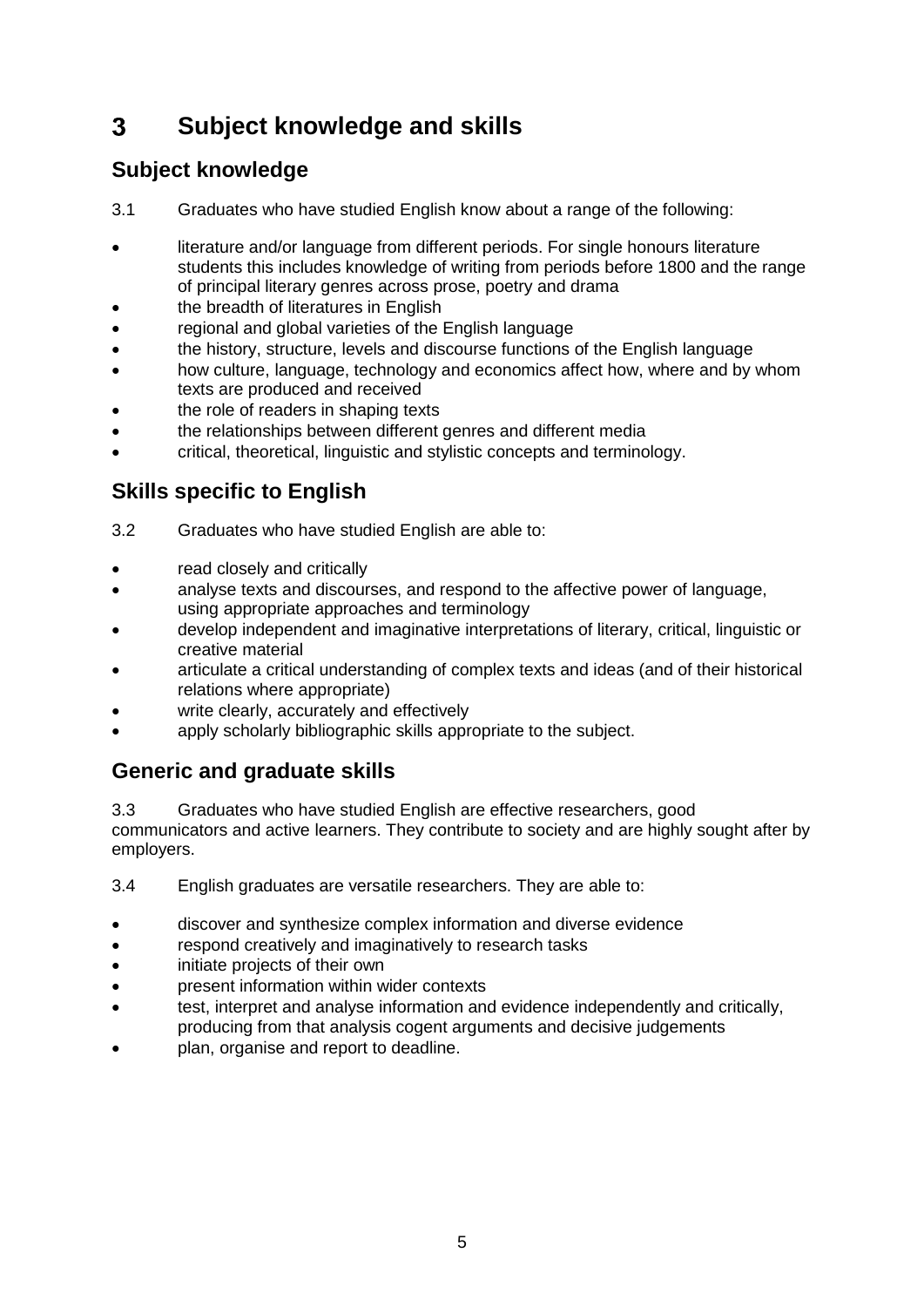- 3.5 English graduates possess advanced communication skills. They are able to:
- articulate their own and other people's ideas concisely, accurately and persuasively both orally and in writing
- develop working relationships with others in teams, especially through constructive dialogue (for example, by listening, asking and responding to questions)
- understand the role of narrative and emotion in decision-making
- be sensitive to cultural contexts when working with others.
- 3.6 English graduates are active, lifelong learners. They are able to:
- adapt to different demands and tasks
- appreciate the benefit of giving and receiving feedback
- evaluate and reflect on their own practices and assumptions
- look beyond the immediate task to the wider context, including the social and commercial effects of their work
- initiate and take responsibility for their own work.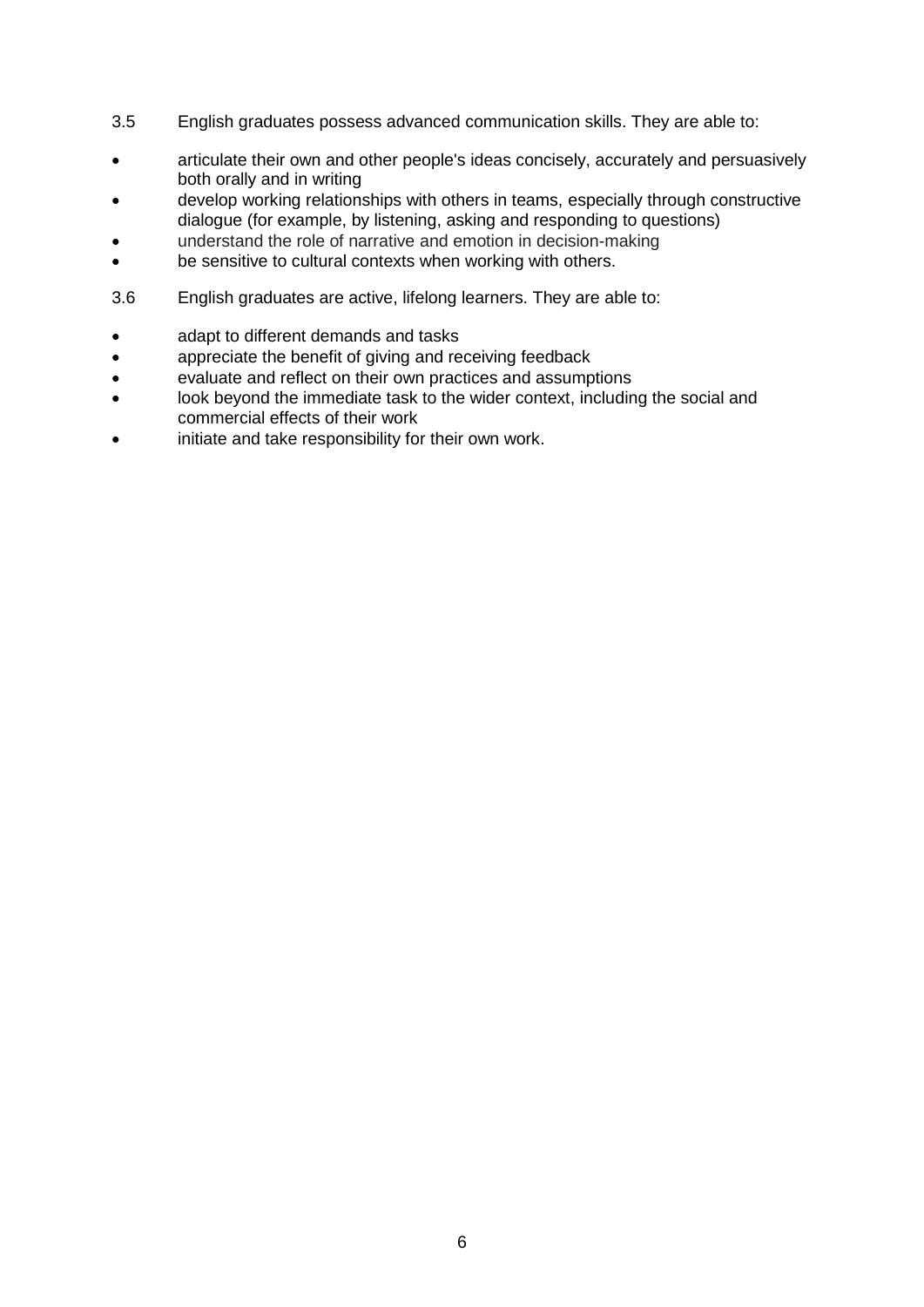#### <span id="page-8-0"></span> $\overline{\mathbf{A}}$ **Teaching, learning and assessment**

# **Teaching and learning**

4.1 Students of English study a variety of primary and secondary texts in printed, digital, and other forms.

4.2 Students' independent study of materials, and their communication of and discussion of ideas, are fundamental to learning and teaching in English.

4.3 Independent research into topics covered by the course means that students of English make extensive use of libraries and digital resources.

4.4 Teaching in English balances direct instruction, facilitated opportunities for active questioning and debate with peers and tutors, peer critique and feedback, and models of relevant skills in action.

4.5 Scheduled activities may include lectures, seminars, workshops, tutorials, and personal supervision as well as structured online activity, and sessions outside the classroom, including performances and field trips. These are underpinned by collaborative and individual independent study.

4.6 To develop and demonstrate the skills identified in Section 3, students of English engage in extensive written analysis.

## **Assessment activity**

4.7 Assessments in English encourage students to pay close attention to texts, to pursue original thought, and to question accepted opinions.

4.8 The value placed by English courses on independence of mind and choice, and the diversity of material and approaches, encourages a variety of assessment forms. These may include:

- essays
- examinations (including unseen, pre-released, and 'take-away' exams)
- independent research projects and dissertations requiring scholarly and empirical research (these may sometimes be completed in collaboration with peers)
- oral and interactive activity (including formal presentations, seminar performance or online discussion, dramatic performance)
- external placement or work-based learning reports
- tasks aimed at developing specific skills (for example, digital literacies, bibliographical exercises, and editing tasks)
- portfolios of creative and critical writing (which may include fiction, drama, and poetry; reflective journals; essay plans; annotated bibliographies; critical reviews; and electronic materials such as websites and blogs).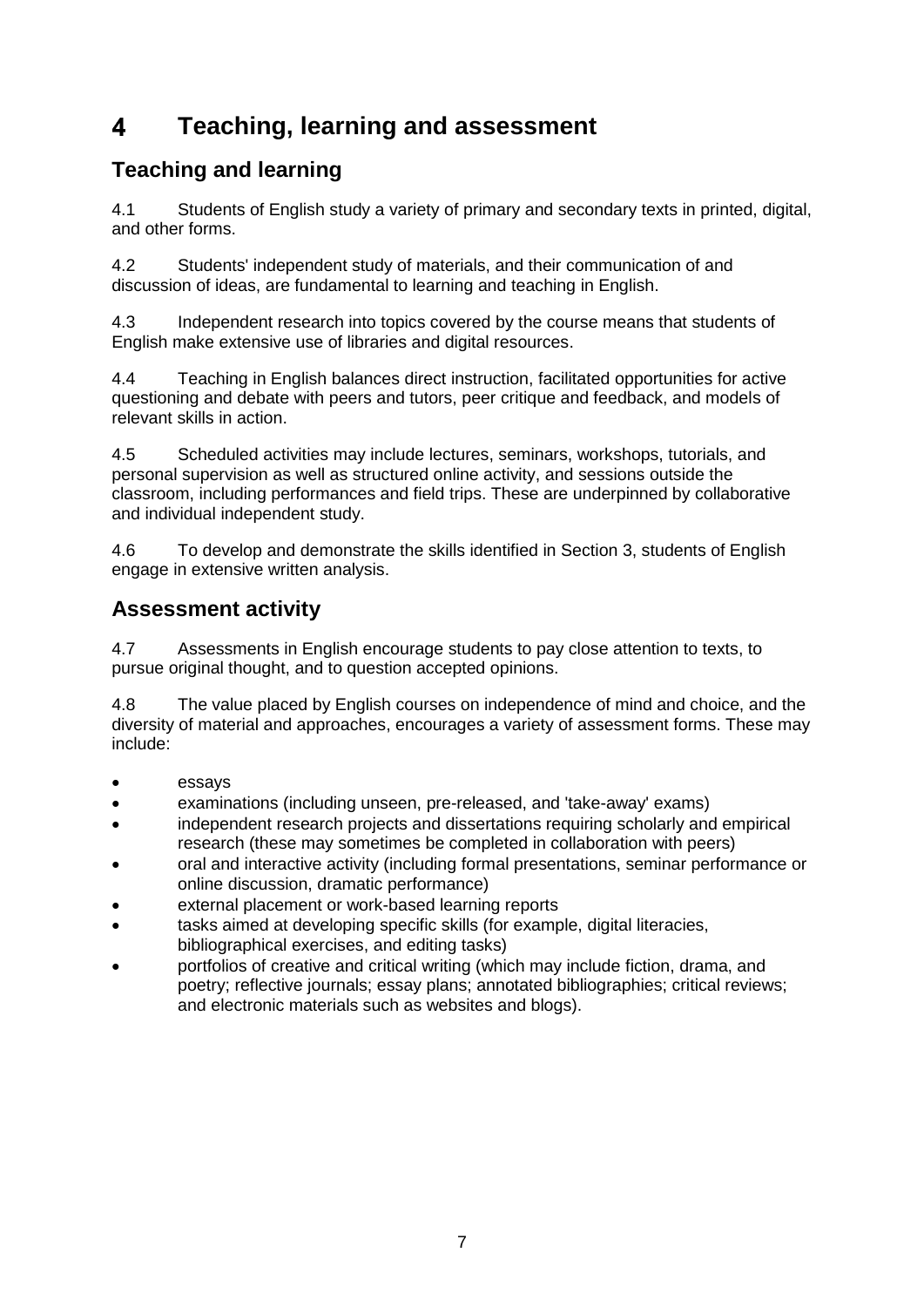- 4.9 Assessment in English rewards:
- breadth and depth of subject knowledge (including relevant contextual knowledge)
- powers of textual analysis and the ability to evaluate literary and linguistic forms
- engagement with and the ability to manage arguments and debates
- independence of mind and originality of approach in interpretative and written practice
- rhetorical strategies in deploying and evaluating evidence
- persuasive expression
- fluent and effective communication of ideas, sophisticated writing ability, and an understanding of writing as a process (including revision and editing).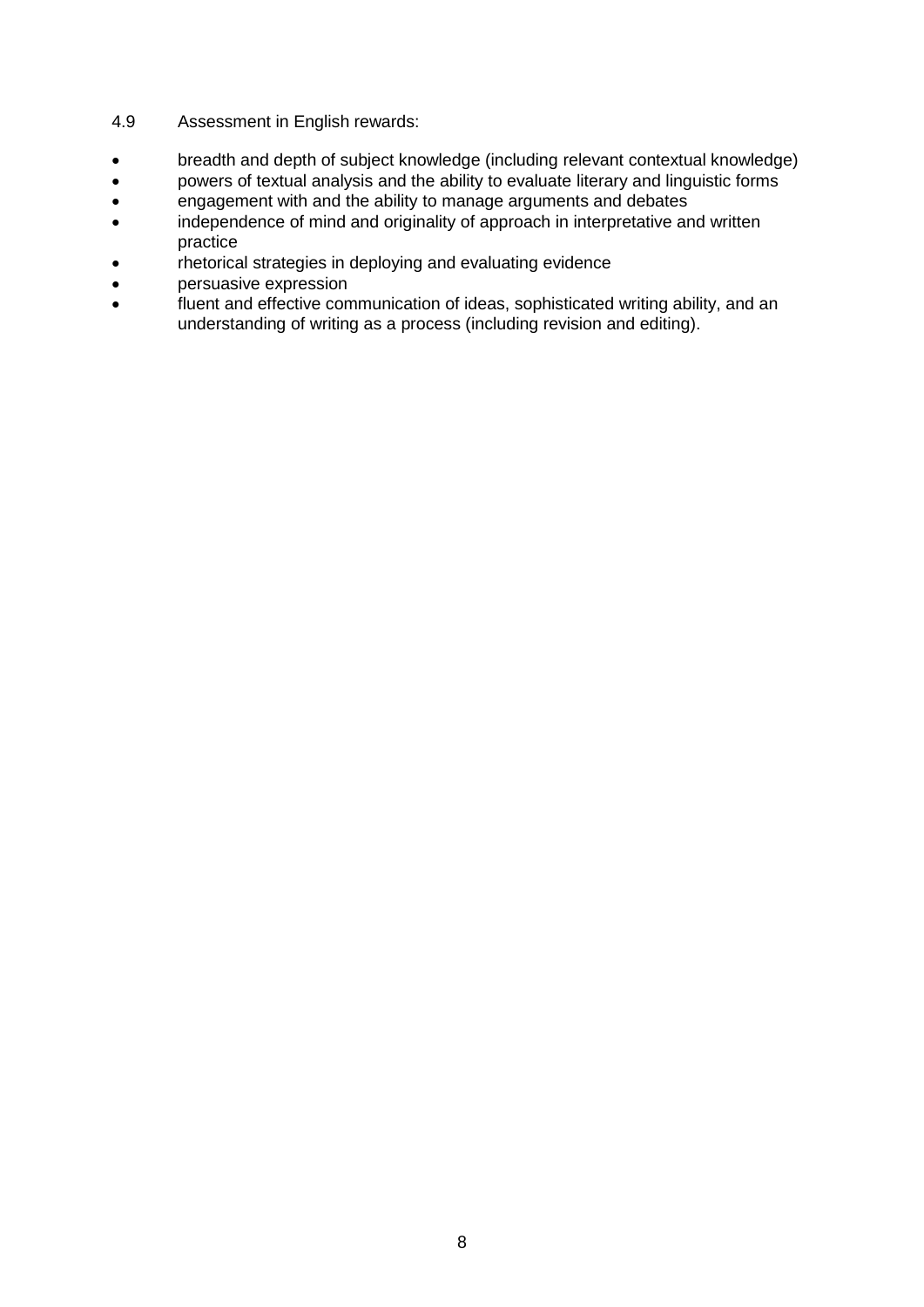#### <span id="page-10-0"></span>5 **Benchmark standards**

# **Threshold standard**

5.1 This is the minimum requirement that should be reached by graduates of a bachelor's degree with honours.

5.2 Graduates who have studied English as a significant component of their degree demonstrate:

- knowledge of the subject as defined by the breadth of the curriculum in Section 3
- awareness of the different ideas and values represented in the subject of English
- understanding of how critical, analytical and creative approaches produce knowledge
- effective communication skills
- powers of textual analysis and critical argument and an awareness of the affective power of language
- critical judgement
- an ability to conduct independent research and organise relevant information to formulate an appropriate written argument or response.

# **Typical standard**

5.3 This is the level of attainment reached by the typical student whose results fall into the main cluster.

5.4 Typical honours graduates who have studied English as a significant component of their degree are be able to:

- demonstrate a wide knowledge of the subject as defined in Section 3 and an ability to deploy a conceptual grasp of its central concerns
- interpret and articulate ideas and values as represented in the subject of English
- apply their understanding of critical, analytic and creative approaches to produce knowledge
- exhibit an effective command of written English together with a wide-ranging and accurate vocabulary
- display confident textual analysis and fluent critical argument, attending to language, structure and form and the role of the reader in the process of communication and interpretation
- use independent and self-reflective critical judgement
- conduct independent research through self-formulated questions and tasks and organise relevant information to establish an appropriate written argument or response and achieve scholarly standards of presentation.

## **Excellent standard**

5.5 English graduates who have attained an excellent standard demonstrate to a higher level the capabilities and skills listed in paragraph 5.4, and show evidence of extensive independent reading, originality of thought and expression, and in-depth understanding. Excellent work displays wide-ranging knowledge of the subject and applies it in subtle and effective ways, showing exceptional critical insight, analytic rigour and creativity.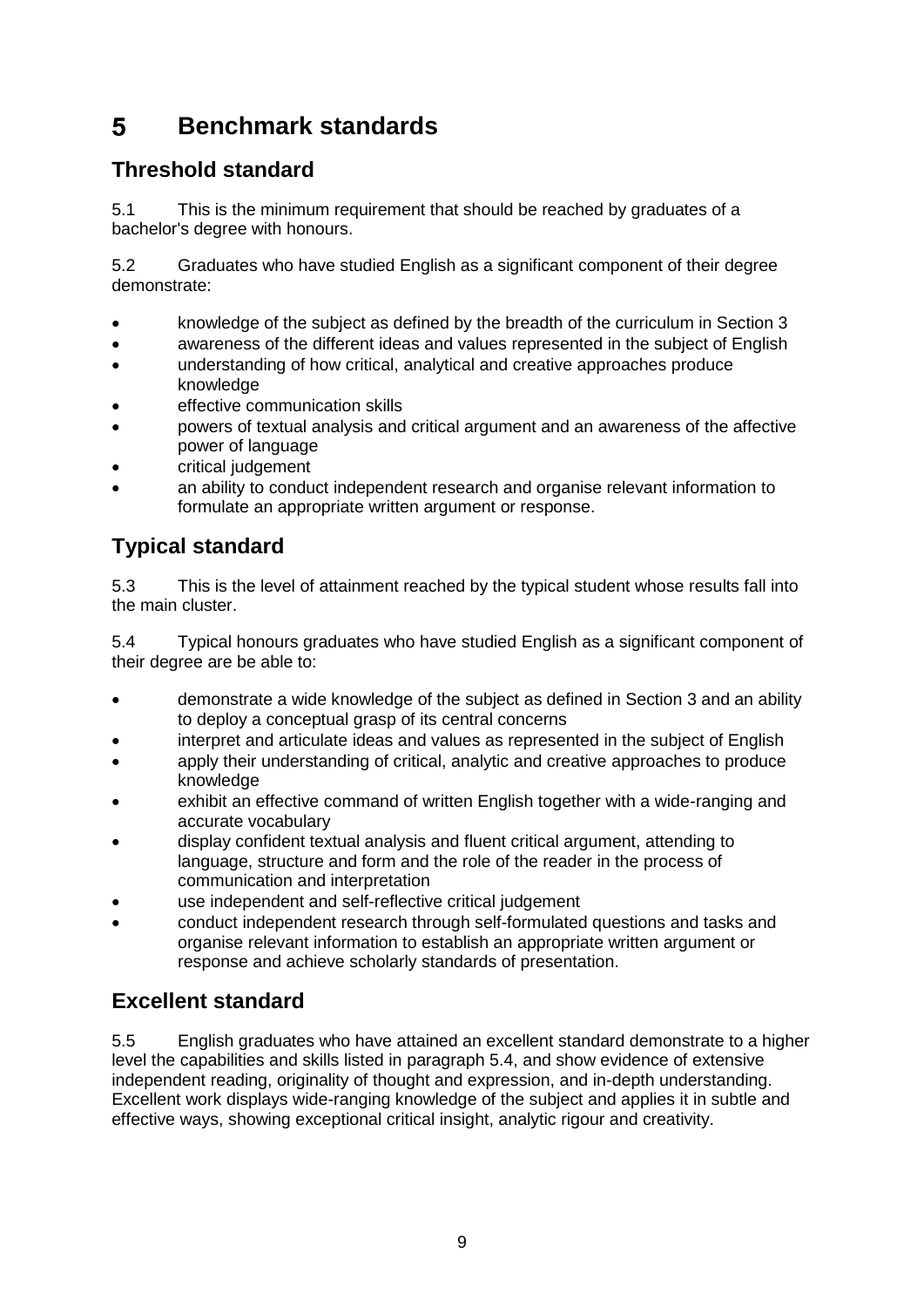# <span id="page-11-0"></span>**Appendix: Membership of the benchmarking and review groups for the Subject Benchmark Statement for English**

#### **Membership of the review group for the Subject Benchmark Statement for English (2019)**

The fourth edition, published in 2019, was revised by QAA to align the content with the revised UK Quality Code for Higher Education, published in 2018. Proposed revisions were checked and verified by the Chair of the review group of the Subject Benchmark Statement for English from 2015.

| Professor Martin Halliwell | English Association and University of Leicester |
|----------------------------|-------------------------------------------------|
| Dr Andy Smith              | QAA                                             |

#### **Membership of the review group for the Subject Benchmark Statement for English (2015)**

Details provided below are as published in the third edition of the Subject Benchmark Statement.

| <b>Professor Dinah Birch</b>       | University of Liverpool                             |
|------------------------------------|-----------------------------------------------------|
| <b>Professor Susan Bruce</b>       | University English and Keele University             |
| Dr Sue Currell                     | University of Sussex                                |
| Dr Fiona Douglas                   | University of Leeds                                 |
| <b>Professor David Duff</b>        | University English and University of Aberdeen       |
| Professor Robert Eaglestone        | Royal Holloway, University of London                |
| Professor Martin Halliwell (Chair) | English Association and University of Leicester     |
| Dr Nicole King                     | Higher Education Academy and University of Reading  |
| Professor (Emeritus) Ben Knights   | <b>Teesside University</b>                          |
| Professor Steve May                | <b>Bath Spa University</b>                          |
| Dr Anshuman Mondal                 | <b>Brunel University London</b>                     |
| Dr Mark Rawlinson                  | University of Leicester                             |
| Professor Jennifer Richards        | <b>English Association and Newcastle University</b> |
| Dr Ceri Sullivan                   | <b>Cardiff University</b>                           |
| Professor William Spurlin          | <b>Brunel University London</b>                     |
| Dr Alison Waller                   | <b>Roehamption University</b>                       |
| Professor Shân Wareing             | <b>Buckinghamshire New University</b>               |
| <b>QAA officers</b>                |                                                     |
| Dr Catherine Kerfoot               | QAA                                                 |
| <b>Ruth Burchell</b>               | QAA                                                 |
| <b>Specialist reader</b>           |                                                     |
| Professor John McGavin             | University of Southampton                           |
| <b>Employer representative</b>     |                                                     |
| Sarah Gibbs                        | <b>Big Lottery Fund</b>                             |
| <b>Student reader</b>              |                                                     |
| India Woof                         | University of Sheffield                             |
|                                    |                                                     |